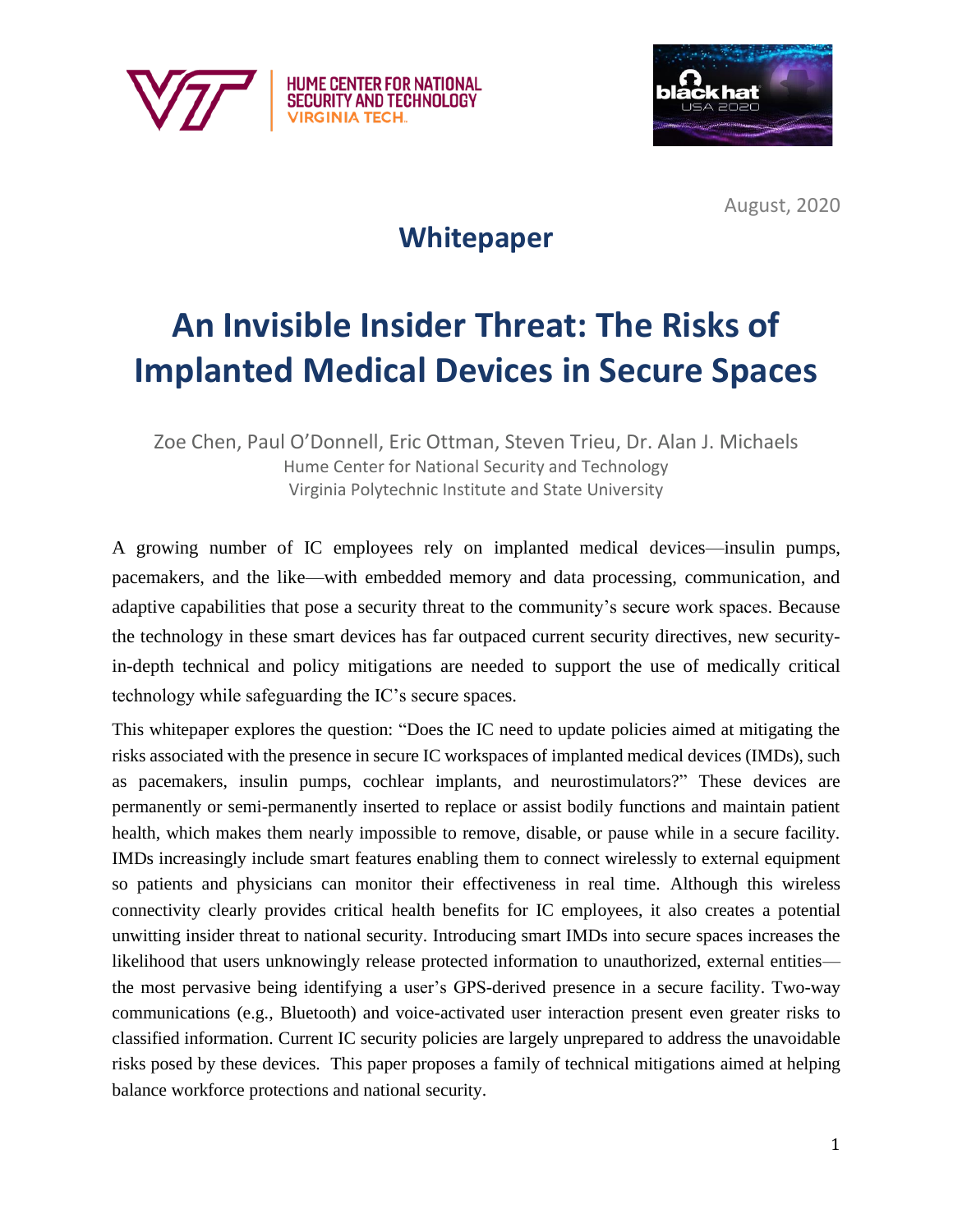#### Motivation

Policy addressing these IMDs, which may be questionably extended also to wearable medical devices like fitness trackers, is defined in the Office of the Director of National Intelligence's ICD-705, which has undergone three revisions in the last decade, offering no guidance on medical devices in 2012 [1], updated to include a footnote exempting medical devices from the portable electronic device (PED) restrictions in 2015 [2], and recently adding a paragraph delegating cognizance and responsibility to the facility owner in 2017 [3]. At the same time as ICD-705, which is primarily concerned with protecting classified information within a secure facility, employers have a duty to ensure they provide reasonable accommodations to the workforce to perform their jobs when possessing a physical disability or related condition; such protections are codified in the Rehabilitation Act of 1973 [4], the Americans with Disabilities Act [5], and reiterated explicitly by IC policy guidance 110.1 [6]. IMDs and other medical devices can easily be argued to fit within these protections.

Our observations for the practical implementations of these potentially conflicting guidelines, however, are that the HR-focused protections dominate, resulting in policy exemptions (without any technical mitigations) for individual hosting IMDs. As these medical devices rapidly inherit the capabilities of other connected Internet of Things (IoT) devices, the associated risk levels are increasing sufficiently that we propose the adoption of updated policy and technical mitigations to help manage the risks, simultaneously addressing the concerns of workforce protections and national security. Taking into account current PED mitigations, such as leaving most devices in metal boxes outside the facility, and increasing prevalence of IMD waivers, we arrive at a residual facility risk shown in Figure 1, using the qualitative PED risk guidance defined in ICD-705.



**Figure 1. Residual security risks associated with various PED classes, accounting for practical implementation of secure facility policies**

#### IMDs: A Growing Presence in the IC Workforce

The use of IMDs within the United States has become commonplace and, with continued technological innovation, almost certainly will become even more pervasive. According to the National Institutes of Health, for example, the number of adults in the United States who received cochlear implants to improve hearing rose from 42,600 in 2010 to 58,000 in 2012—a 36-percent jump in just 2 years [7]. Pacemaker implants similarly rose, from 188,700 people in 2009 to at least 250,000 annually in 2017 [8]. This suggests that about 0.02 percent of the adult U.S. population had cochlear implants in 2010 and just under 0.64 percent had pacemakers. Related research estimates that 7 percent of diabetes patients used insulin pumps in 2010, or about 0.71 percent of the population [9,10], and that 0.83 percent of the population has hip implants, which are beginning to incorporate wireless capabilities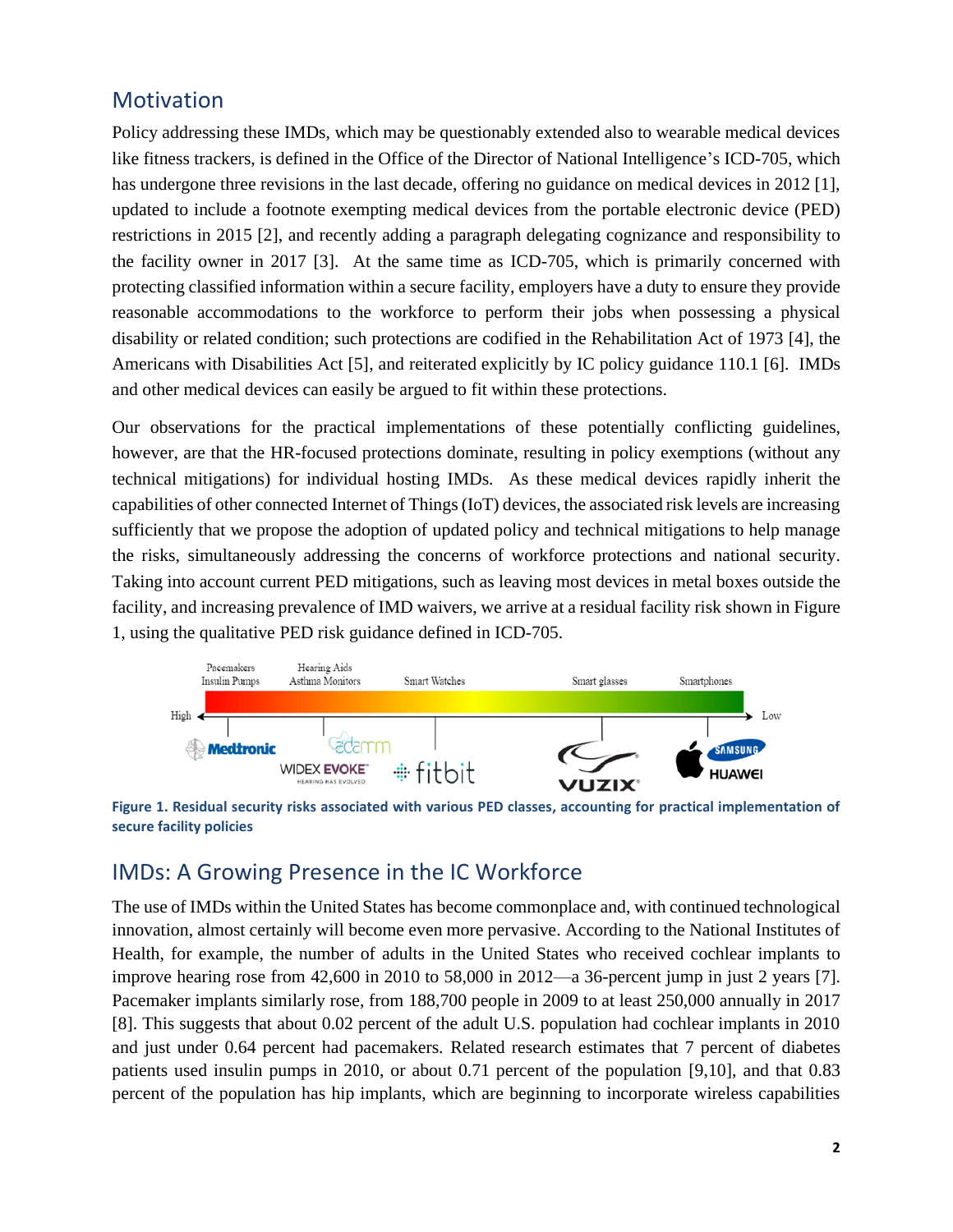[11]. The marked increase in implantation rates since 2010 and the increasing wireless capabilities of those implants suggest even greater percentages of the population with IMDs and even higher security risks during the past decade.

The IC cannot meet security requirements simply by refusing to employ people who rely on IMDs. All Federal facilities must comply with the Rehabilitation Act of 1973, which prohibits discrimination against employees with smart IMDs, and other U.S. laws, such as the Americans with Disabilities Act and the Health Insurance Portability and Accountability Act (HIPAA), ensure individuals' health records remain private. No statistics exist on the number of IMDs among the roughly 4.3 million people—about 1.4 percent of the U.S. working age population—who had active U.S. security clearances in 2010 [12]. Figure 2 shows our estimates for the four most common types of IMD, extrapolated from the percentage of patients with these devices within the overall population. Given the increase in annual implants since 2010 and the aging national security workforce, it is safe to assume these numbers have only grown.



**Figure 2. Estimate of cleared workers with IMDs.**

### Risk to the IC Workplace

All of these IMDs provide bona fide health benefits, and, unlike cell phones, fitness trackers, and other personal electronic devices (PEDs), they are rarely detachable or easily deactivated upon entering a secure facility. Current security policies rate these devices as either low, medium, or high risk [3].

- Low-risk devices cannot record or transmit data.
- Medium-risk devices are those whose ability to transmit or record data can be mitigated to acceptable levels.
- High-risk devices defy even complex or extensive mitigation efforts.

Receive-only GPS falls into the lowest risk category because its location data does not give out much more information than can be observed from watching the user's pattern of life, although GPS is easier to access. Reliance on a data server presents a medium-low risk. A device like the Widex Evoke hearing aid, for example, which works with a person's smartphone to customize how the hearing aid processes sounds, has limited functionality while in a secure facility if cloud access is prevented. When allowed cloud access, however, the Evoke is capable of machine learning—using cloud-stored data from multiple users and devices to develop better sound management [13].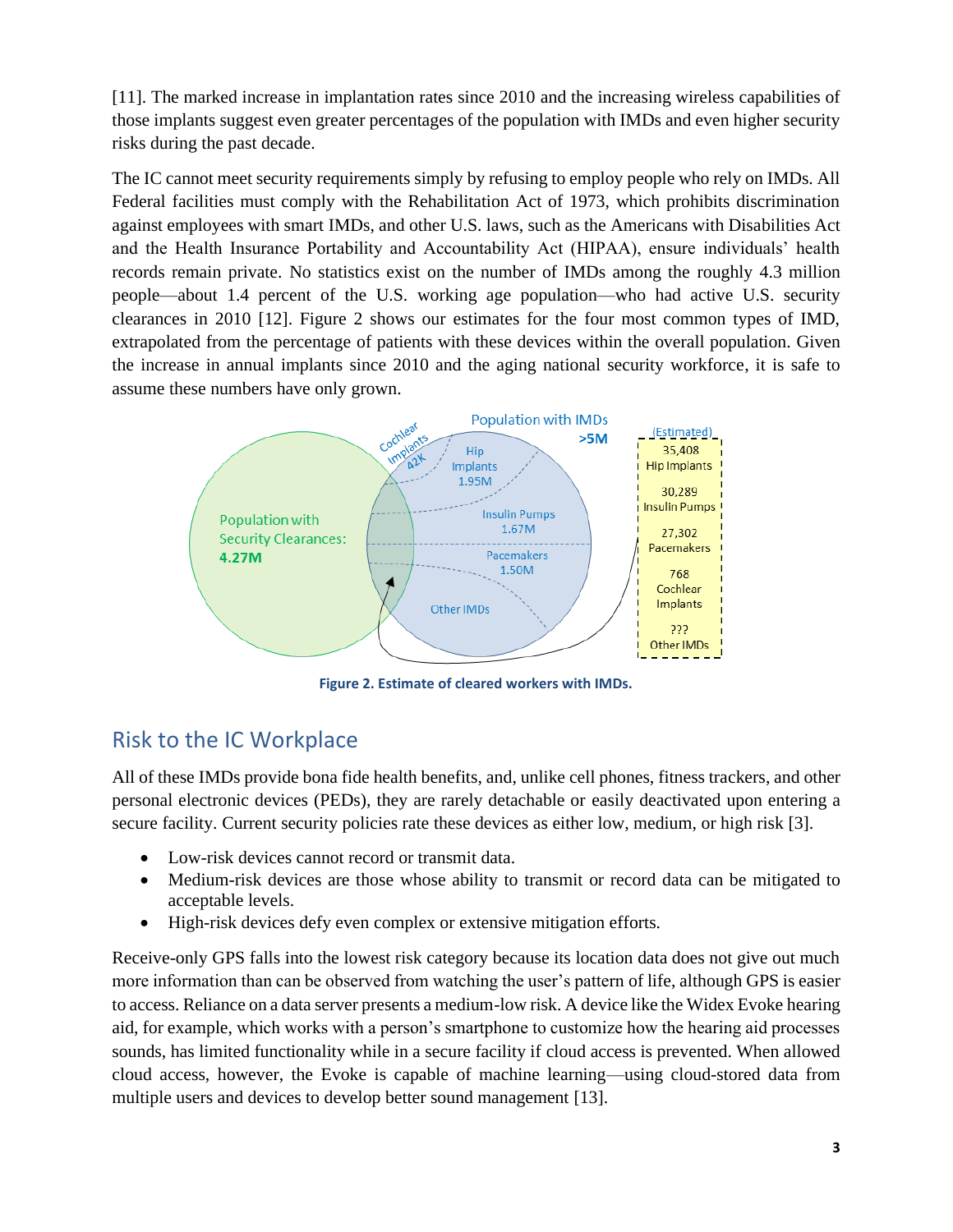

**Figure 3. Common device capabilities ranked on level of risk they pose to the facility**

Medium- and high-risk devices are not allowed in secure facilities without prescribed precautions, if at all. Most IMDs fall into the medium- or high-risk categories because they are smart devices that transmit data to healthcare providers through connections with mobile devices and networks. The greatest security concerns within these devices are their transducers—the microphones, cameras, and other sensors that convert information from the environment into signals and data—because transducers open the possibility of using the device to illicitly remove information from a secure environment. The Cochlear and ReSound bimodal hearing solution, for example, has an app that can alter settings for devices and uses Internet connectivity to track statistics and metrics [14,15]. Similarly, the Medtronix MiniMed series automated insulin pumps use Bluetooth connections to transfer data to a user's smartphone, where it can be stored for as long as 90 days [16]. ADAMM is a wearable, flexible, and waterproof device worn on the chest to monitor heartbeat, temperature, and respiration to predict asthma attacks based on common precursor symptoms [17]. ADAMM transmits the collected data to the user's smartphone via Bluetooth. Almost all of these apps include GPS trackers that are accustomed to intermittent connectivity.

The most prevalent form of two-way communication in IMDs is Bluetooth—which, along with other Internet of Things protocols, possesses many known exploits [18]. Open-source code also poses a risk because it can be easily uploaded onto IMDs and allows malicious actors to manipulate device functionalities or exploit any backdoors; such exploits could even be used as part of socially engineered coercion attacks. Open-source IMDs are mainly DIY medical devices, where users wished for more support and economically feasible adjustments [19,20]. Some are in the process of gaining FDA approval. However helpful the device may be, open-source code is especially troublesome when the device has transducers and two-way communication. Moreover, few IMDs are made in the United States or can boast a trusted supply chain.

#### **Potential Compromises and Recommendations**

So how can information and privacy be protected while maintaining the health and safety of the IMD user?

Reasonable guidelines can be established to address the often contradictory goals of meeting IMD users' medical needs, while safeguarding classified and other sensitive information. These consist of technical mitigations, policy modifications, and acceptable exclusions from working within the secure facilities when mitigations are infeasible. Some guidelines to consider include:

● **Whitelisting:** Pre-approving a set list of IMDs would facilitate access to secure areas for employees. It would not prevent devices from being tampered with once approved and, unless consistent across IC agencies, might limit employees' access to other facilities. Some PEDs, even Bluetooth-enabled fitness trackers, are whitelisted in some facilities despite ease of spoofing.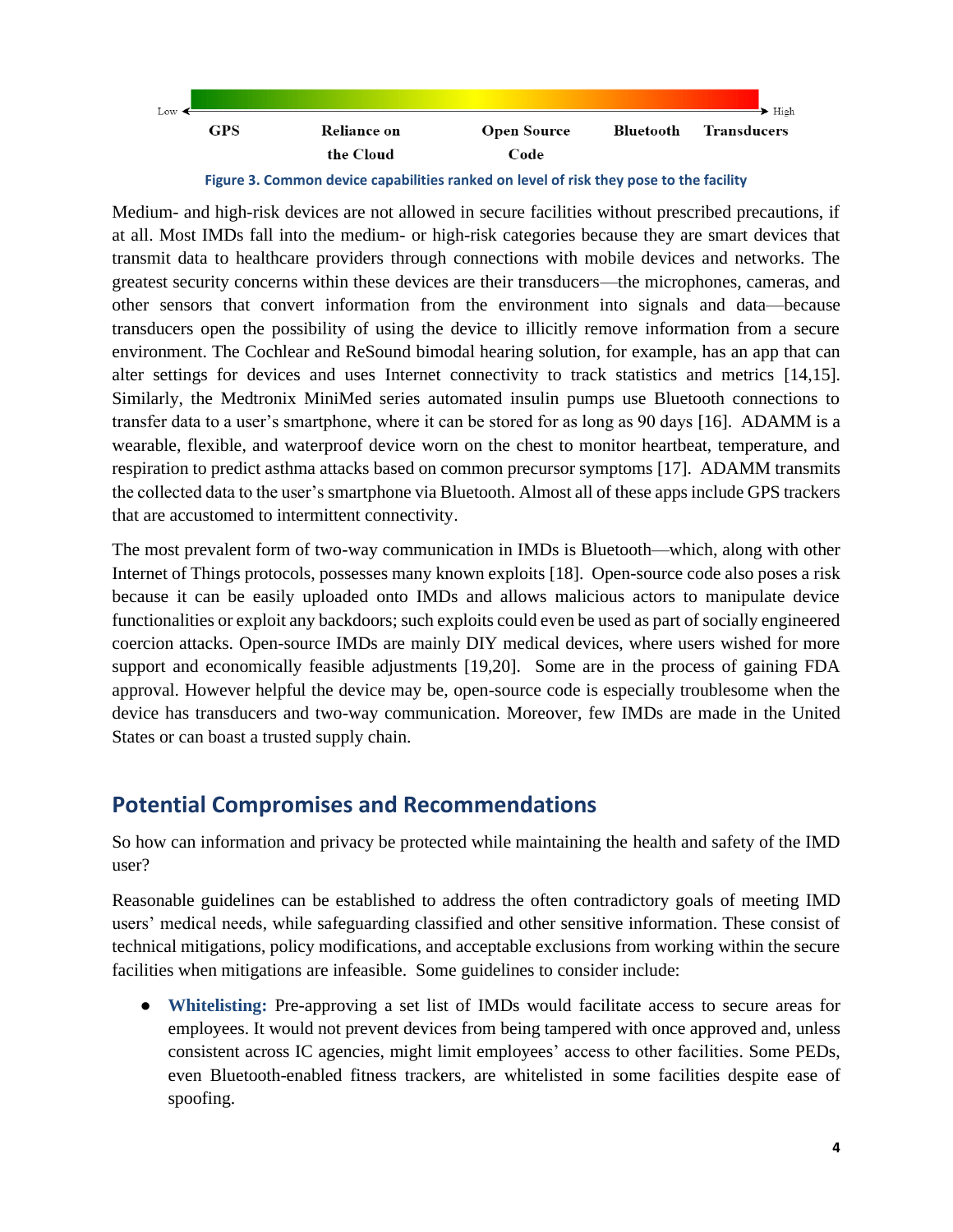- **Random Inspections:** Requiring Government-approved devices to undergo random inspections would identify those devices that have been compromised or users abusing information. For IMDs with a mobile interface, random inspections could ensure original software is not compromised, transducers are properly configured, and two-way communications only pair to trusted sources. Doing a baseline examination of IMD settings during the pre-approval process would provide inspectors with documentation to determine later if the settings or functions of an IMD have been altered or removed. Such inspections would probably require proprietary information from non-U.S.-based manufacturers.
- **Ferromagnetic Detection:** Using these detectors to identify implants or other foreign devices could ensure only whitelisted devices are being used. A 2018 Mayo Clinic study found that ferromagnetic detection systems (FMDS) accurately classified 34 different styles of cardiac pacemakers with 99.6-percent accuracy.
- **Zeroization:** Inspecting and clearing data from the device before it leaves the secure space would ensure information security when disabling the device's recording or storage capabilities is difficult. However, establishing safe and secure ways of deleting information is likely to be difficult for devices embedded in individuals.
- **Physical Signal Attenuation:** Requiring IMD users to shield the device in a Faraday cage while in the secure facility is one of the simplest safeguards, although many users are likely to find the foil shields cumbersome in practice. Most devices operate in the 2.4 GHz ISM band, which naturally has high signal attenuation due to  $H_2O$  absorption characteristics.
- **Administrative Software:** Developing code that would use a generated password to disable sensitive functions or override *connected* functionalities of the implant could put the device into an airplane-mode-like setting that could be managed by the secure facility.
- **AP Spoofing:** Hijacking the IMD's two-way communications to prevent normal two-way communication links could contain information spills, although the technique may erode IMD processing, battery consumption, and other core functions.

Although zeroization on its own provides the most security and is a commonly accepted practice for devices like test equipment in a secure facility, policy supplementations are recommended for IMDs because the risks are associated with human health, not simply with equipment. Implementing a physical inspection into the zeroization process at the end of the workday will help to compare stored values and ensure unwitting tampering has not occurred. Although not required, incorporating a thirdparty detection method like an FMDS will help to deter and prevent unauthorized devices from entering any secure area. Other mitigation methods may be used with the facility manager or accrediting officer approval, but thorough analysis of the IMD's capabilities should be the determining factor on the mitigation level, considering the residual risk level after chosen mitigations are put in place.

A summary of our recommended mitigations, along with qualitative rankings of risks to user and benefits to security posture are shown in Figure 4. Note that a mitigation is optimal when it presents little risk to the host and maximum benefit to protecting security – we recognize that this is not an easy problem, finding those in the highlight region to be the most practically implemented mitigations.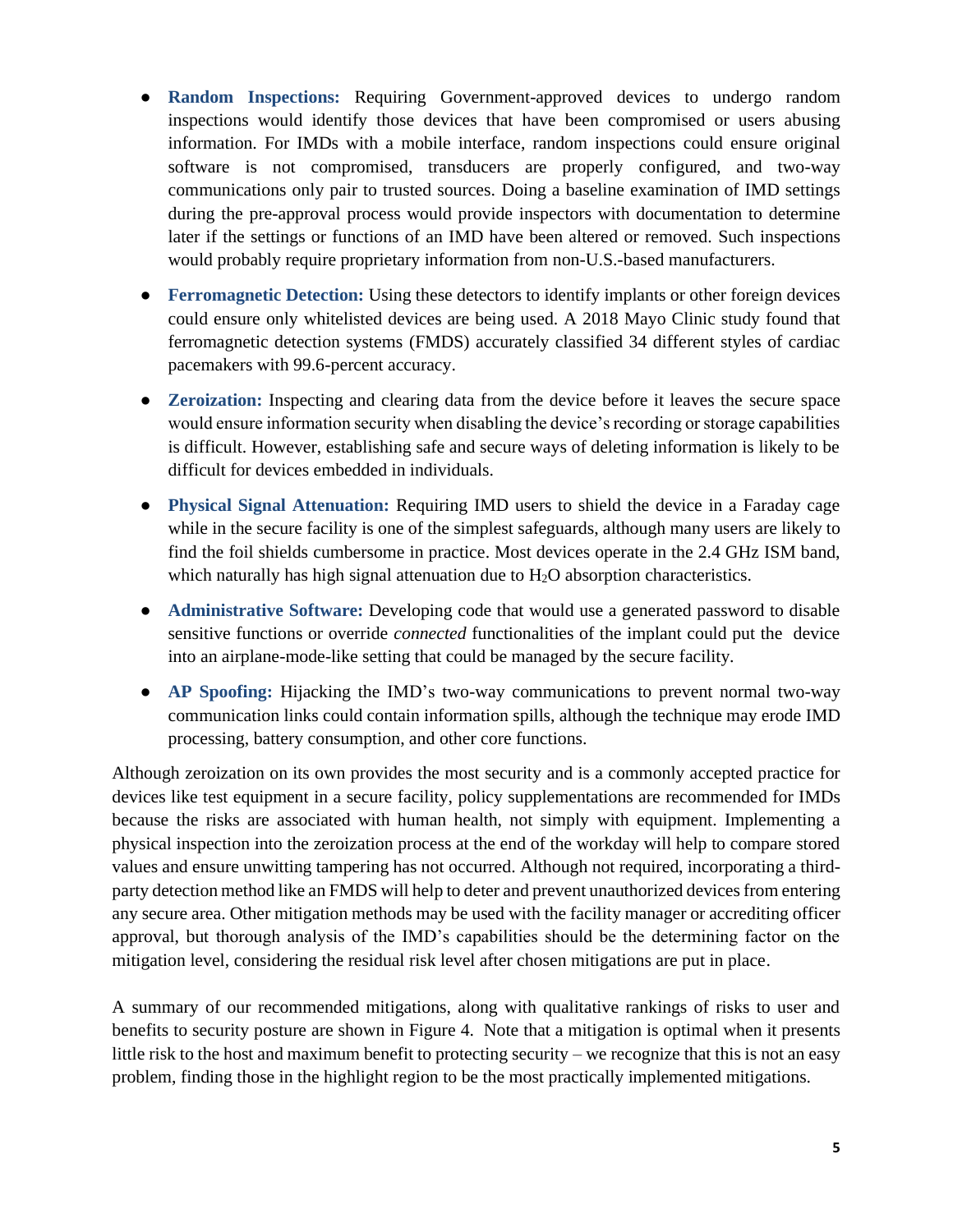#### **The Security and Health Trade-offs of Specific Mitigation Techniques**

(1) **Random Physical Inspections** are similar to ICD-705 policy on government provided devices. Poses a low risk to the user; however, without sufficient knowledge on the specific device, difficult to catch the unauthorized extraction of data.

(2) **Ferromagnetic Detection Systems** may help identify smart devices before they enter any secure area, leading to facility manager decision whether or not to admit the individual. These systems do not prevent data extraction, only the detection of the physical device. (3) **Radio Frequency (RF) Shielding Apparel** could be a foil vest that blocks communication with the IMD. This proposed vest would be worn by the host upon entering the facility. Signal leakage is still a concern.

(4) **Zeroization** is a safe method, but requires knowledge of the device and settings. All sensor data collected inside the SCIF must be removed to ensure protections. Because of this, a greater risk is imposed upon the user, because stored settings or essential functions may be disrupted.

(5) **Password Activated Software** is an administrator controlled software that takes over control of the device and limits suspect functions until a password is entered. This one-time use password would be provided to the employee after they have left the secure area.

(6) **Temporarily Muting Transducers** ensures valuable data cannot be recorded and stored. Users with cochlear implants would lose functionality as well as other similar styles of implants, many of whose residual capabilities impair human health. (7) **Personal Jamming** actively impairs the communication or sensor functions, much like an audio white noise generator.



(8) **General Signal Jamming/AP Spoofing** hijacks Bluetooth, WiFi, and other commercial signals, preventing communication to third parties. This proves beneficial as no privacy laws are violated, yet could result in battery draws or other unintended effects to the medical device.

(9) **Tracking/RF Fingerprint** technologies mark an individual and monitor location and possibly record any signals. Such a technique likely violates privacy/HIPAA laws.

(10) **Denying Entry** completely eliminates the risk of data extraction, however the user would not be permitted to conduct any work within the area. While denial provides security, it fails to meet the practical needs of our ageing workforce.



#### **Conclusion**

The U.S. national security apparatus faces a constant challenge to balance information security and the quality of life of IMD-dependent employees. Rapidly changing technology and an ever-present need for balance between security and employee quality of life pose a constant challenge for the U.S. Government and businesses in the national security, military-industrial, and corporate sectors. In the case of smart IMDs and similar devices, emerging technology often does not fit within the scope of current U.S. policies and guidelines and can create challenges for employees of government agencies and contractors who require IMDs to maintain their health and job performance. In particular, smart IMDs are not specifically named in the guiding policy within Tech Spec 705, and thus abiding by the protections granted to individuals with disabilities in ICPG 110.1 leads to the introduction of high risk PEDs into our facilities. Note that this policy guidance has evolved over time as well, so there is clearly a recognition of the increasing threat level. However, even if PED guidance was updated to include IMDs, new mitigations methods are necessary to reduce the risk level of certain IMDs to acceptable levels. Based on analysis of the benefits and risks associated with various mitigation methods, the best means for maintaining information security and employee privacy include, but are not limited to, physical shielding, disabling certain IMD functions, zeroization, and the creation of admin software to enforce secure modes. The necessary policy framework and technology to achieve the aims of information security and employee privacy and comfort currently exist but should be amended and implemented accordingly to keep up with the changing needs and technology in secure spaces.